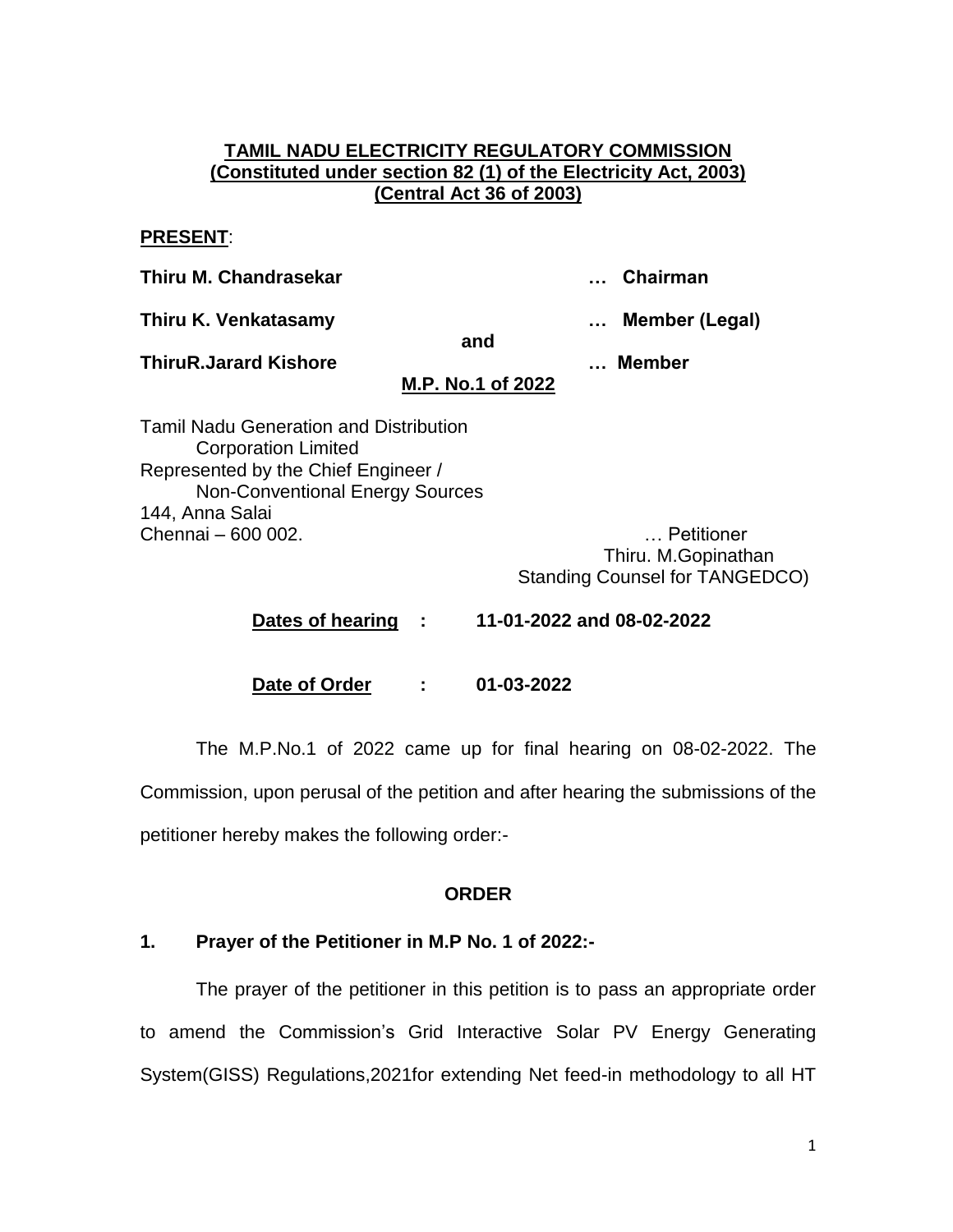consumers for the establishment of roof top / ground mounted SPV plants within their premises irrespective of voltage level for all roof top loads of 1 MW and above within sanctioned load duly collecting the networking charges from them as envisaged in the (GISS) Order No. 8 dated 22-10-2021.

#### **2**. **Facts of the Case:-**

2.1. The petition seeks direction for implementation of Gross metering methodology to HT consumers with Solar Power Plants inside their premises with capacities of 1 MW and above or equal to the sanctioned demand whichever is less, with separate feeder subject to technical feasibility

2.2 The Tamil Nadu State Solar Energy Policy was announced by the Government of Tamil Nadu on 19.10.2012 vide G.O.No.121, dated 19.10.2012. Clause 14 of the solar policy envisaged establishment of 3000 MW of solar PV power plants by 2015.

2.3. Pursuant to the directives in the Solar Energy Policy 2012 by the State of Tamil Nadu,the Commission issued an order on LT connectivity and net metering vide Order No.3 of 2013, dated 13.11.2013. Accordingly TANGEDCO has extended net- metering facility to eligible L T consumers only.

2.4. In the year 2013, some of the HT consumers have requested the TANGEDCO to connect their proposed rooftop/ground mounted solar power plants, within their service connection premises, in their HT/LT network without export of energy into grid i.e for mere parallel operation. As there was no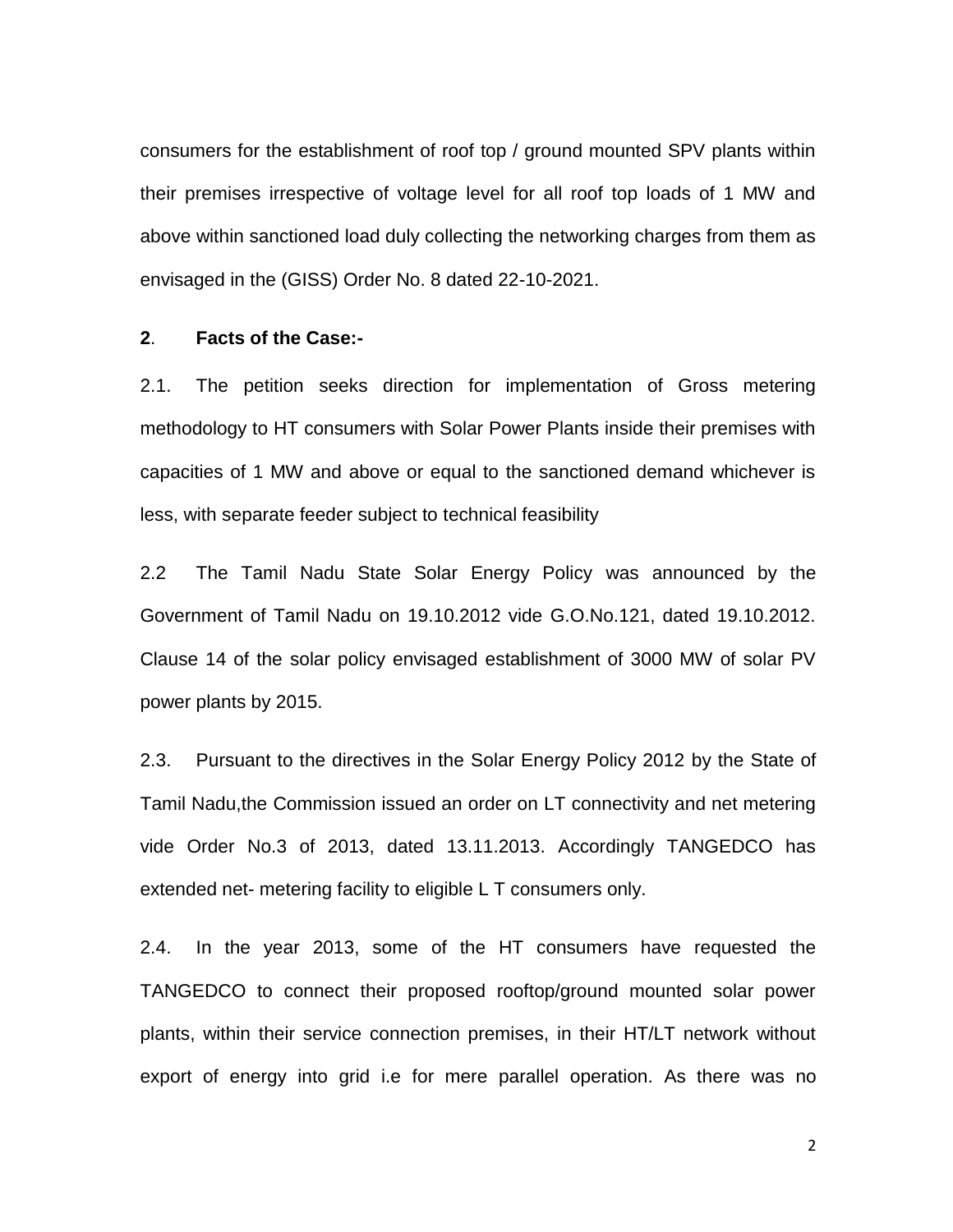technical issue found, TANGEDCO started facilitating parallel operation approvals to all such interested HT consumers.

2.5 An amendment to the Tamil Nadu Electricity Distribution Code, 2004 in respect of "distribution system interface with generators" was issued vide Notification No.TNERC/DC/S-22, dated 23.01.2015.

2.6. By considering the said amended regulations, the facility of parallel operation for the establishment of roof top/ground mounted Solar photo voltaic plants within the premises of HT consumers for captive use without export of power has been accorded by the TANGEDCO to the HT consumers but only to those who have separate feeders/dedicated feeders, irrespective of the capacity, with a condition that in future, no other HT service connection or distribution transformer shall be connected in the existing feeder, feeding the HT service of the concerned generator.

2.7. Subsequently, the Government of India have envisaged an ambitious cumulative Renewable Energy target achievement of 175 GW. The cumulative solar power generation of 100 GW Solar installed capacity was planned by the Government of India, which is to be achieved by 2022 and out of which 9000MW of cumulative solar generation was the target fixed for Tamil Nadu.

2.8. Based on the GoI target, the Tamil Nadu Solar Policy, 2019 was announced by the Government of Tamil Nadu on 04.02.2019. The 2019 Policy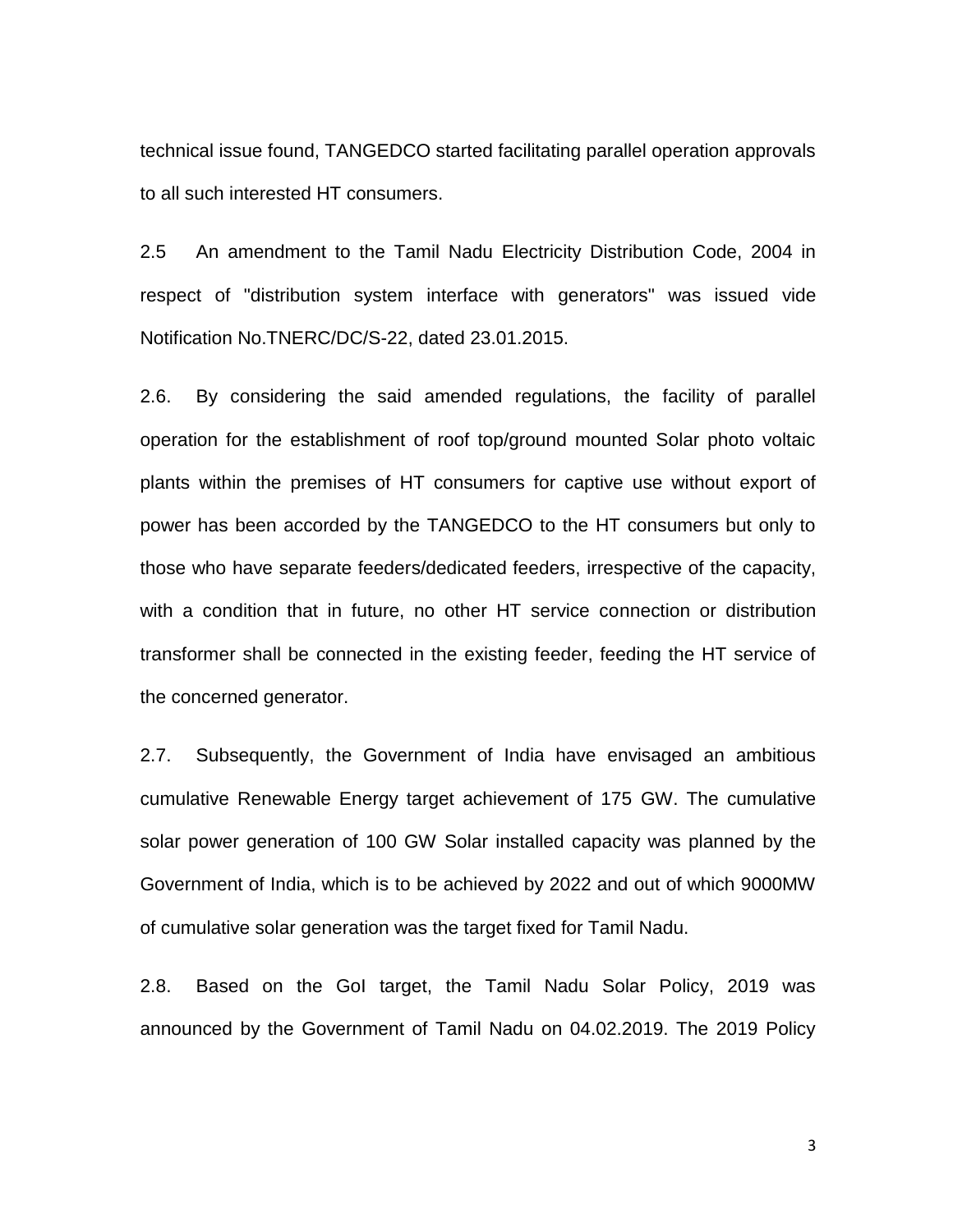has set a target of 9000 MW to be achieved by 2023 of which 40% is earmarked for consumer category solar energy systems.

2.9. Pursuant to the directives in the Solar Energy Policy 2019, the Commission issuedan order on Rooftop Solar Generation vide Order No.3 of 2019 dated 25-03-2019. This order on new scheme of Rooftop Solar Generation, namely, Solar net feed in-consumer category is applicable to all Consumers under Low Tension category except Hut and Agricultural category of tariff. Under net feed-in scheme, the power purchase rate is fixed as Rs.2.08 per unit for the year 2020-21 in the above order. The existing consumers under the net metering scheme continued to be governed by the provisions in the Order No.3 of 2013 dated 13.11.2013.

2.10. TANGEDCO filed Miscellaneous Petition in M.P.No.14 of 2018, praying to pass an appropriate order granting exemption to HT consumers for the establishment of roof top/ground mounted solar power plants within the premises for mere parallel operation for captive use without export of power by applying the amended regulation 8 of the Tamil Nadu Electricity Distribution Code, 2004 as amendment through TNERC's Notification dated 23.01.2015.

2.11. The Commission passed Orders in M.P. No.14 of 2018 on 29-10-2019 to the effect that TANGEDCO may permit parallel operation to HT consumers with Solar Power Plants in a premises with capacities less than 1 MW or equal to the sanctioned demand subject to technical feasibility, safety norms and other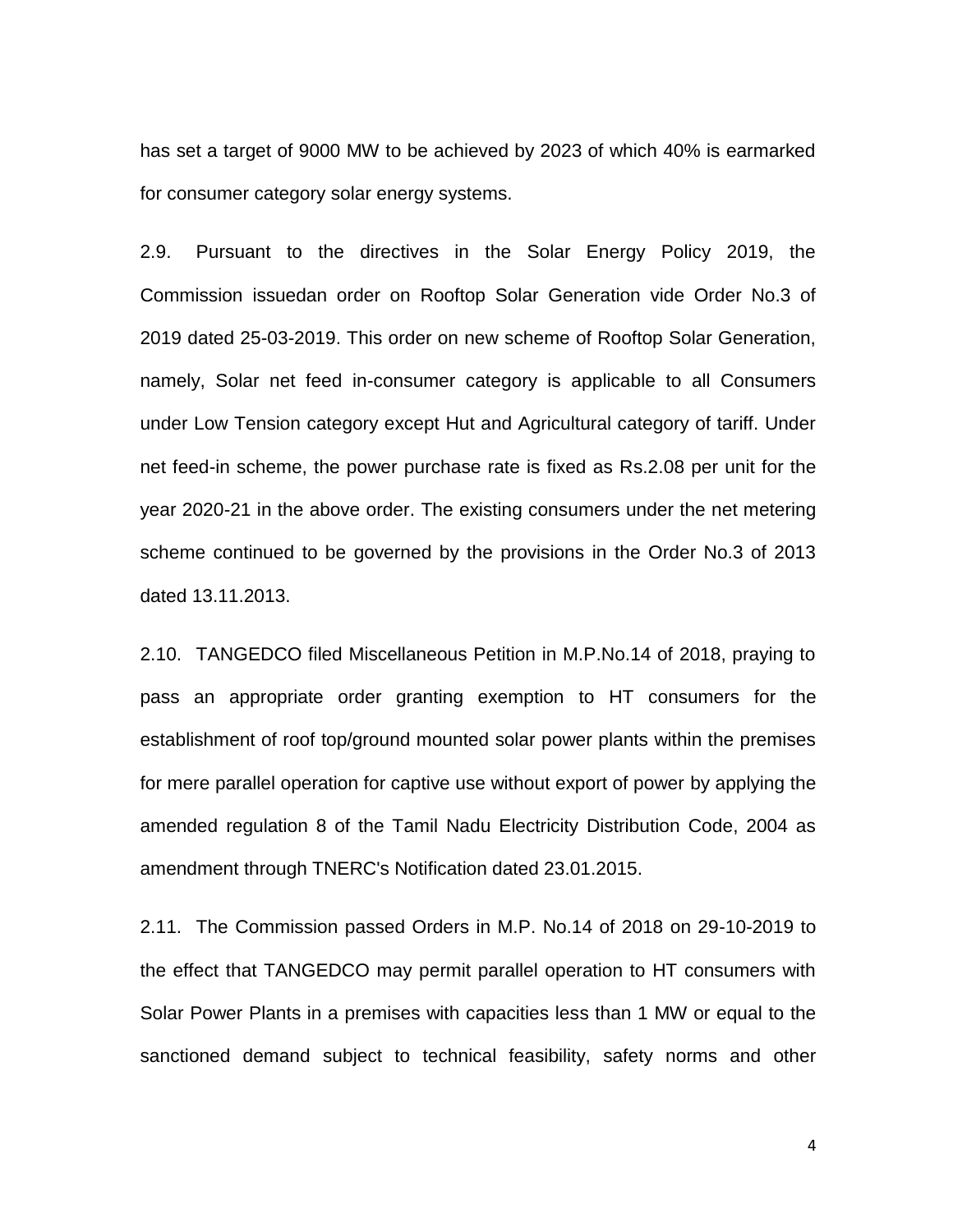conditions normally being followed and collection of parallel operation charges as applicable.

2.12. About 72.5 MW capacity has been achieved through parallel operation in respect of roof top/ground mounted Solar PV plants within the premises of HT consumer without power export. Before issuance of order in MP.No.14 of 2018, approximately 154 MW has been achieved through parallel operation and totally 226.15 MW has been achieved through parallel operation, as on 28.02.2021.

2.13. Ministry of Power GoI has initially notified Draft Electricity (Rights of Consumers) Rule 2020, dated 9th September 2020. Clause 9 thereof provides that "the regulations on Grid Interactive Roof Top Solar (RTS) PV system and its related matters shall provide for net metering for loads up to five kW and for gross metering for loads above five kW". However, subsequently, the Ministry of Power GoI has issued another notification, i.e the Electricity (Rights of Consumers) Rules 2020, during December 2020. Clause 11 (4) thereof provides that "the regulations on Grid Interactive Roof Top Solar PV system and its related matters shall provide for net metering for loads up to ten kW and for gross metering for loads above ten kW".

2.14. Accordingly, TANGEDCO filed M.P.No.14 of 2021,praying for gross metering methodology to all HT consumers for establishment of roof top/ground mounted solar PV plants within their premises irrespective of voltage level for all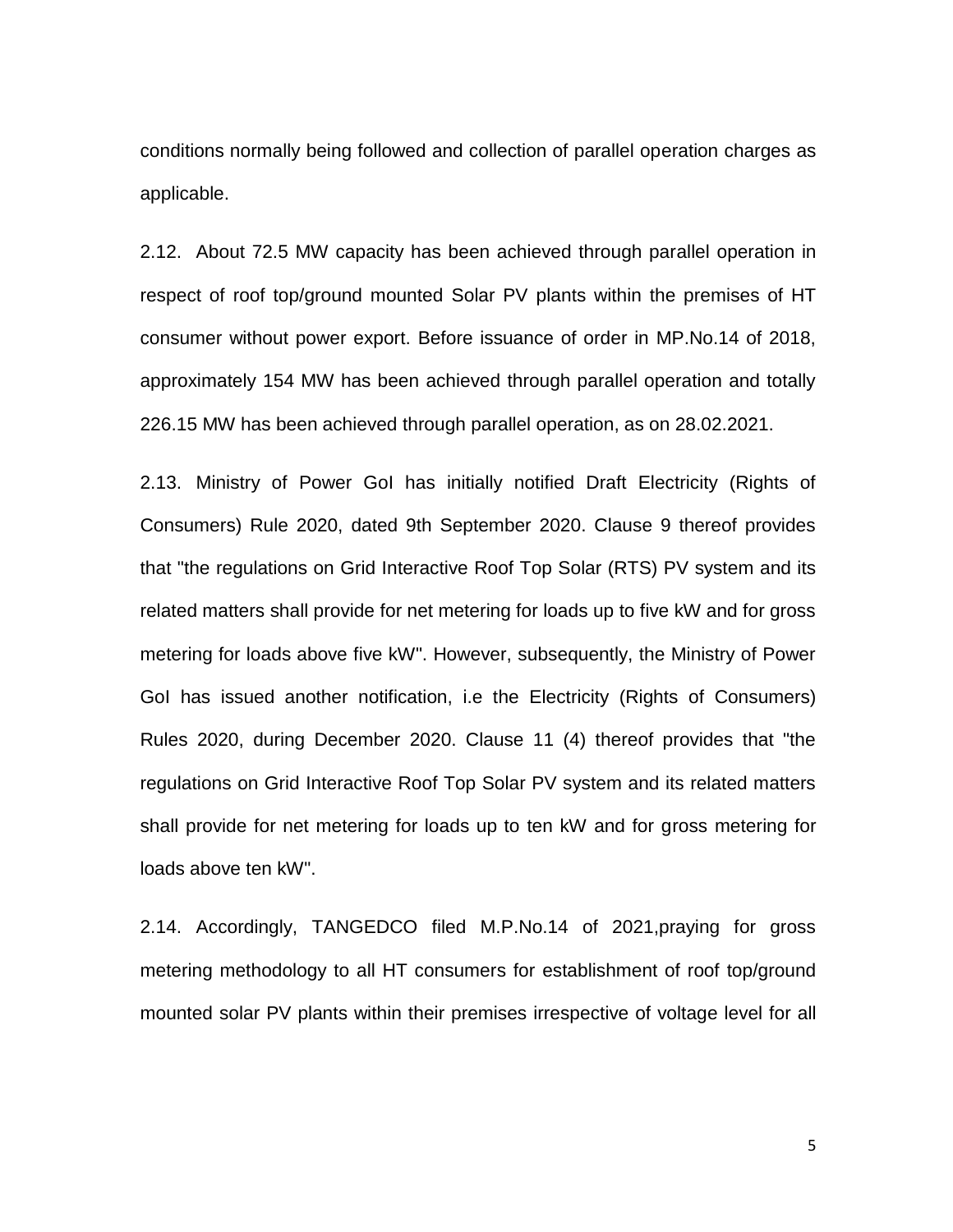roof top load above 10KW as recommended in the Electricity (Right of consumer)Rules, 2020.

2.15. The Commission issued Generic Tariff Order for Grid Interactive PV Solar Energy Generating System (GISS) in Order No. 8 of 2021, dated 22-10-2021 for gross metering for Roof top Solar Power Plants in a premises with capacities up to 999KW.

2.16. There are 295 Nos of roof top solar application out of which 37 Nos of applications are seeking connectivity to their roof top solar plants with a capacity of 1 MW and above which could not be considered under this (GISS) Order No.8 of 2021 dated 22-10-2021.

2.17. A bare reading of the TNERC (Grid Interactive Solar PV Energy Generating Systems) Regulations, 2021, particularly Regulation 1.3, 2(m), 4.3, 4.4 (i),serial No.4 in Regulation 15.3 makes it clear that the said Regulations will apply to consumers/generators having sanctioned load/contracted demand of less than1 MW. However, the TANGEDCO is in receipt of 37 applications for seeking approval to connect solar power generating system having more than 1 MW but within their sanctioned load/ contracted demand. Hence, clarity is required in applicability to such cases as well. If the actual import of the said Regulations 2021 is to include 1 MW and above as well, the said Regulations requires amendments and on such amendment, such of those case may be brought within Clause 9.3 of the Tariff Order No.8 of 2021.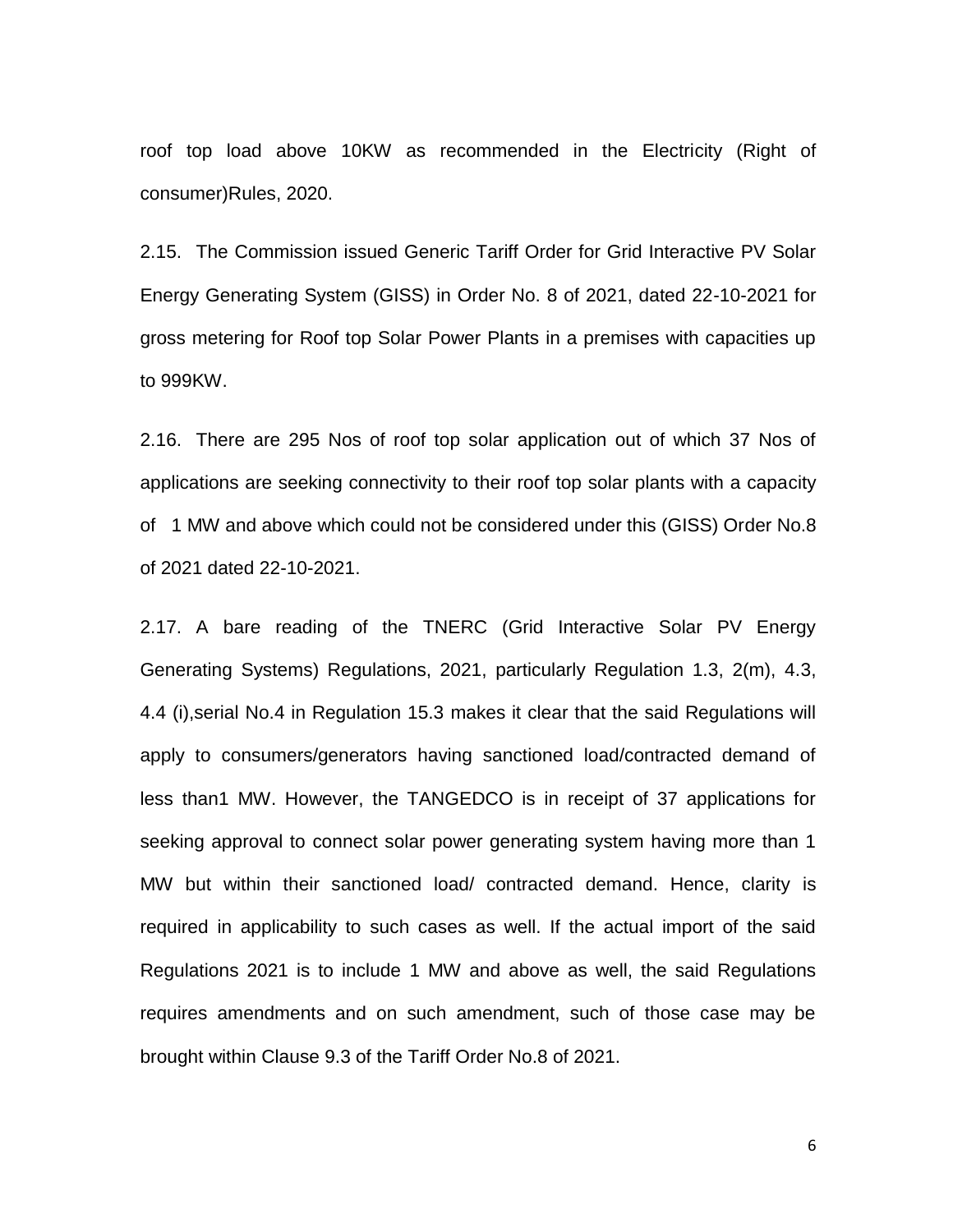#### **3. Findings of the Commission:**

3.1. Heard the submissions of the petitioner. The prayer of the petitioner is to permit connectivity and extend net feed-in methodology to all HT consumers for their rooftop/ground mounted SPV plants installed within their premises irrespective of voltage level and with loads of 1 MW and above but within the sanctioned demand duly collecting network charges mandated in Commission's Order No.8 of 2021.

3.2. It is noted from the submissions made by the petitioner that 295 nos. of applications to install solar roof top with grid connectivity have been received of which 37 nos. of applications seek connectivity to their rooftop solar plants with capacity of 1 MW and above.

3.3. However the petitioner while furnishing the pending applications and seeking orders for net feed-in mechanism has not elaborated on the ancillary issues relating to existing open access norms, scheduling mechanism and grid management to enable the Commission to analyze the technical and financial implications of feed in mechanism so envisaged vis-à-vis other Regulations.

3.4. The sanctity, technical and commercial necessity and applicability of the network charges which bears definition as below, have been widely elaborated in the Commission's GISS regulations 2021:-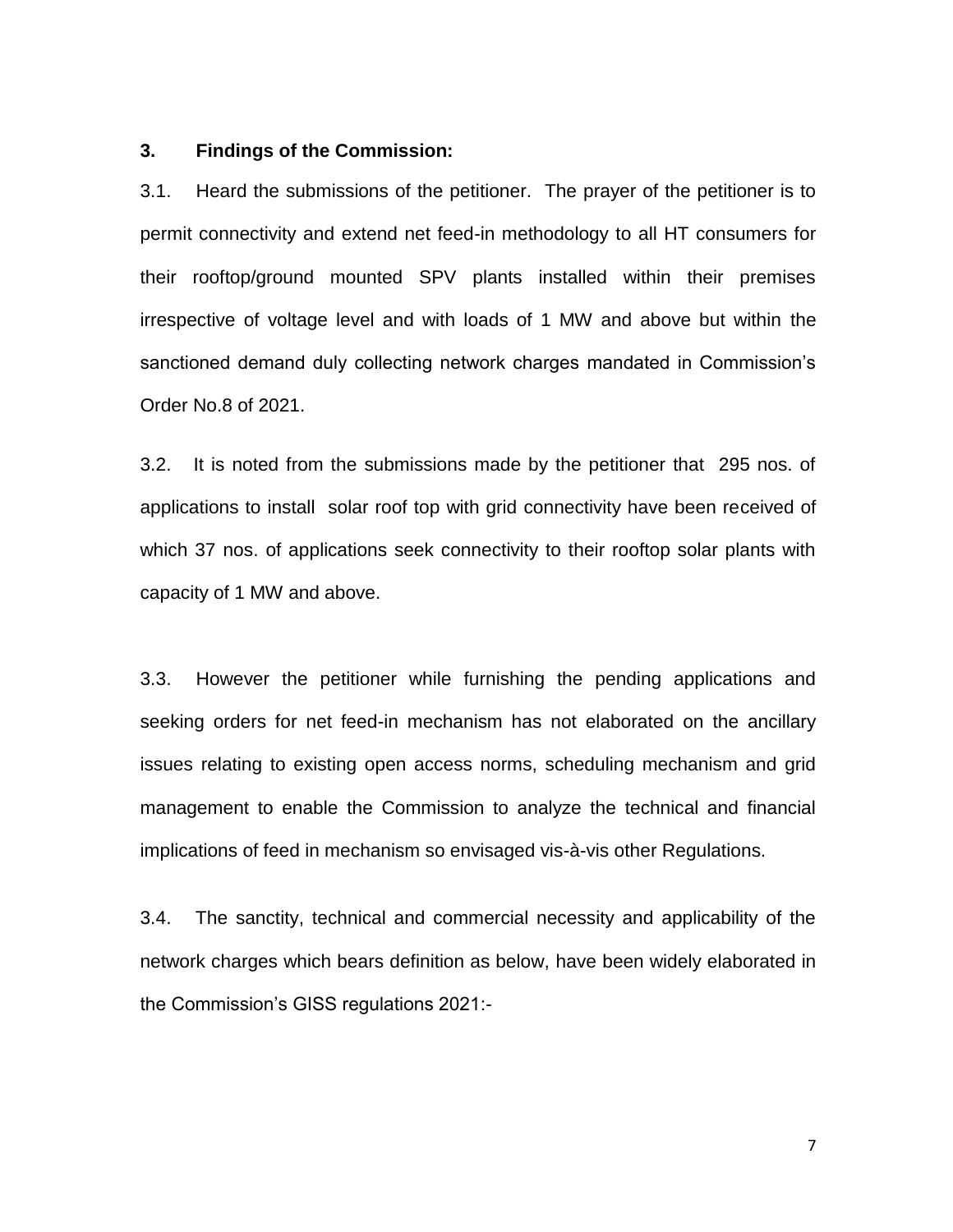"*Net work charges" means and includes all charges besides incidental charges incurred by the Licensee for creating, developing and maintaining the network for its functions and operations that includes providing the essential grid support to the Grid interactive Renewable Energy Systems for its dependant parallel operation without which such Grid interactive system cannot operate independently:*

3.5. Given the above factors, the point for consideration before us in disposing the petition on hand, encompasses a dual object of facilitating a seamless grid connectivity of captive solar power generation by the prospective applicants subject to grid constraints as envisaged in the Electricity Act besides fulfilling the mandate of network charges as stipulated in the Commission's GISS regulations 2021 to safeguard the interest of the distribution Licensee equitably.

3.6. Accordingly the following order is passed:-

The applicants shall be granted connectivity to Grid to operate their Grid Interactive Solar PV System upto sanctioned/contracted demand by installing a reverse power relay at their cost as specified by the Licensee so that the captive solar power so generated does not enter into the grid. Dedicated feeder is not required in such cases. Connectivity shall be permitted in the existing feeder to which the applicant's service connection is connected. The prosumers shall pay the applicable network charges to the Licensee for the entire generated units of solar power at the rate specified and in accordance with the orders issued by the Commission